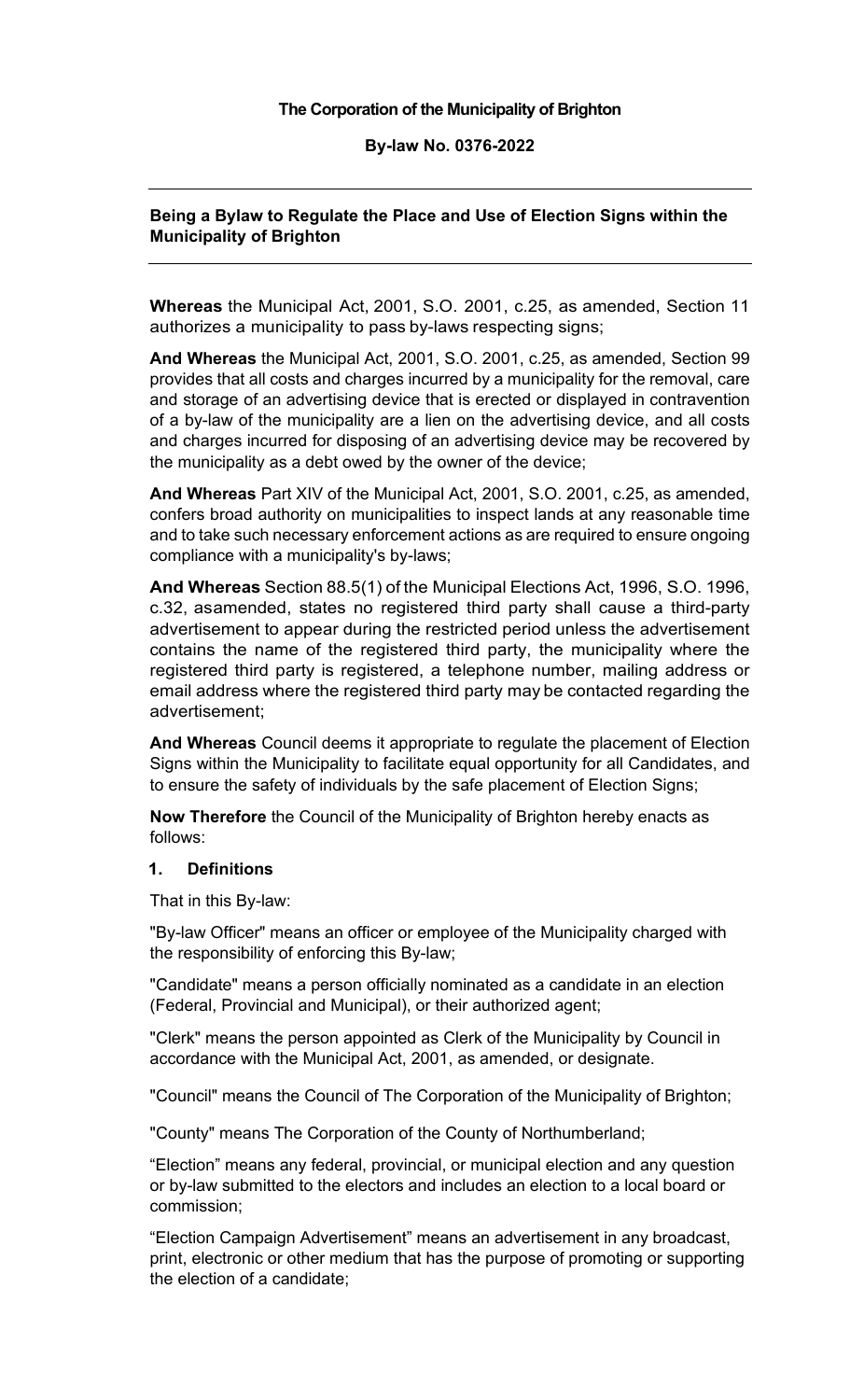"Election Sign" means a sign or other advertising device, secured in a manner which minimizes its movement, which using words, pictures or graphics or any combination thereof is intended to influence persons:

- a. to give or to refrain from giving their votes to a Candidate at an election held in accordance with the Canada Elections Act, The Elections Act (Ontario) or the Municipal Elections Act, 1996, as amended;
- b. to vote in favour of or against any question or by-law submitted to the electors in accordance with Section 8 of the Municipal Elections Act, 1996, as amended;

 potential movement. The definition of Election Sign shall not apply to Vehicle For the purpose of this Section, Election Signs of a non-rigid nature shall be securely affixed on a minimum of two (2) opposite sides in order to minimize any Wraps.

"Highway" shall have the same meaning as the *Highway Traffic Act,* R.S.O. 1990, c.H.8, and includes unopened road allowances;

 to the ground or to any structure, and typically designed for the rearrangement of "Mobile Election Sign" means a temporary sign which is not permanently affixed copy on the sign face, and which is capable of being readily moved from one location to another, and may be part of or attached to a wheeled trailer or frame without wheels in such a manner so as to be able to be moved from place to place, which is being used as an election sign, but does not include a sign attached to a motorized vehicle where the principle use of the vehicle is transportation of people, goods or other materials;

 assistance for matters pertaining to municipal elections and the entire property "Municipal Help Centre" means the entire building where electors can access associated with the building.

"Municipality" means The Corporation of the Municipality of Brighton;

 enforcing Municipal by-laws, any employee of the Municipal Public Works "Officer" means an officer appointed by the Municipality for the purpose of Department whose duties include enforcement of this By-law;

 "Person" includes an individual, partnership, natural person, candidate, his or her agent or any representative of a candidate, or registered third party;

"Public Highway" means a highway as defined under the *Highway Traffic Act,* as amended;

 that is established, dedicated, set apart or made available for use as woodlot, road allowance; "Public Park" means land and land covered by water and all portions thereof owned or made available by lease, agreement, or otherwise to the Municipality, ravine, recreation centre, square, garden, walkway, water, or any other area in the Municipality, devoted to active or passive recreation including the adjacent

 stop lights, and similar utilities and infrastructure located within a highway the Municipality or any of its agencies, boards, or commissions, and includes any "Public Property" includes highways, public parks, public utility poles, streetlights, regardless of whether the item/utility/structure is owned by or under the control of lands belonging to or owned by any federal, provincial, or regional authority or any of their agencies, boards, or commissions;

"Public Works Department" means the Public Works and Environment Department of the Municipality;

 accordance with the Municipal Elections Act, 1996, as amended; "Registered Third Party Advertiser'' means, in relation to an election in a municipality, an individual, corporation or trade union that is registered in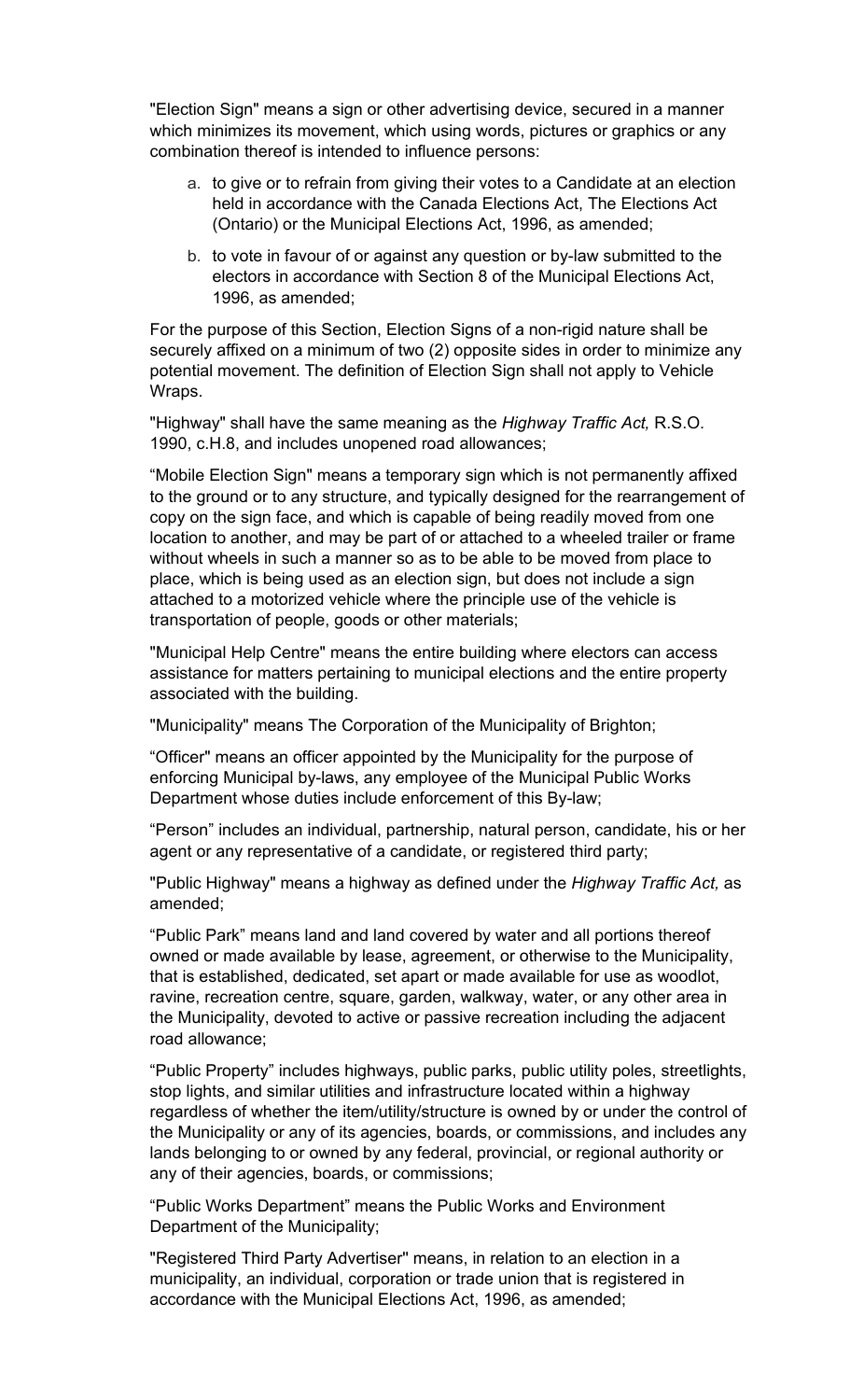that will incur expenses for advertisements related to the promotion, support or "Third Party Advertiser" means, any Ontario resident, corporation and trade union opposition of a candidate, or take a position on a "yes" or "no" question on the ballot, in any broadcast, print, electronic, or other medium.

 persuade voters to vote a certain way. An advertisement in any broadcast, print, signs. "Third Party Advertising" means, is a way for those outside of the candidate's campaign to express support of or opposition to candidates and to try to electronic or other medium that promotes, supports or opposes a candidate. Advertisement includes traditional ads as well as materials such as brochures or

signs.<br>"Total Sign Height" means the total height of an election sign measured from grade to the top of the sign structure;

"Urban Area" means an urban area shown in the Municipality's Official Plan;

"Utility Pole" means a wooden, metal, concrete or other pole erected on any street that carries any public utility and shall include any pole erected to hold or support any traffic control device;

 "Vehicle Wrap" means an aftermarket, advertising practice of covering a vehicle, in whole or in part, by a wrap advertising a business, service, political candidate, or other entity;

 vision of a pedestrian or the driver of a motor vehicle exiting onto or driving on "Visibility Triangle" means a triangular shaped area of land abutting a highway or private road that is required to be kept free of obstructions that could impede the the highway or private road as illustrated in Appendix A hereto;

 pursuant to the relevant provincial or federal legislation, and includes any day in "Voting Day" means the day on which the final vote is to be taken in an election which advanced votes are taken;

"Voting Location" means the entire building where voting will occur and the entire property associated with the building, and includes facilities and lands utilized as a Municipal Help Centre; and

"Zone" means an area of land with designated permitted uses and restrictions as set out in the Municipality's Zoning By-law No. 140-2002, as amended.

#### **2. Regulations**

- a) No Election Sign for a Municipal/School Board election, being stationary or mounted on a vehicle, shall be erected, or displayed until the candidate has filed his or her nomination papers and paid all required fees and been registered as a candidate.
- b) Signs can only be placed starting September  $1<sup>st</sup>$  until four days after the election.
- c) No municipal Election Sign shall be posted within the geographical boundaries ofthe Municipality for a Candidate in another municipal jurisdiction.
- d) No Election Sign shall have an area greater than 2.97 m<sup>2</sup> (32 ft<sup>2</sup>).
- e) No Election Sign shall be located, erected, posted, placed, or otherwise displayedon any property owned by the Municipality, including by not limited to such landsassociated with road allowances, and any other lands, buildings, and facilities under the jurisdiction of the Municipality.
- f) No Election Sign shall be located, erected, posted, placed, or otherwise displayedin a manner that contravenes any by-law adopted by the County to regulate election signs on County lands. County sign by-law shall take precedence if there are any conflicts between the Municipal Bylaw and the County Bylaw.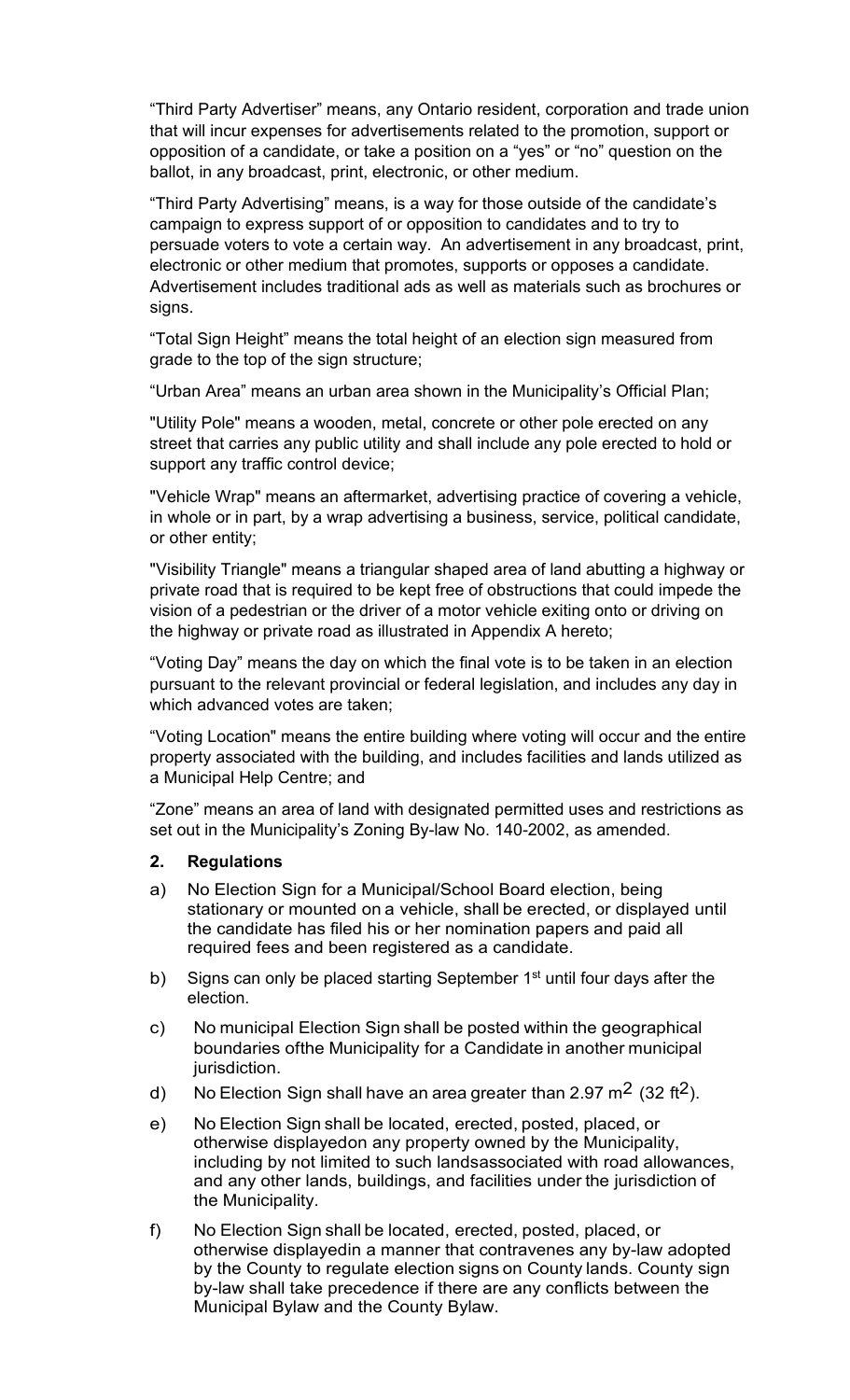- g) No Election Sign shall be placed within a Visibility Triangle as illustrated in Appendix A attached hereto, and determined as follows:
	- By-law No. 140-2002. The visibility triangle adjacent to an exterior side lot line shall be the area enclosed by each of the street lines i. The term 'visibility triangle' herein is used is used interchangeably with the term 'Sight Triangle' as refenced in the Municipal Zoning measured to a point specified in the applicable Municipal Zoning By-law No. 140-2002 back from the intersection of the street lines, and a diagonal line drawn between these two points.
	- the street line measured to a point 3.0 metres back from the intersection of the street lines and the limit of the driveway, lane or ii. The visibility triangle from a driveway, lane or right -of -way shall be the area enclosed by the line along the limits of the driveway and right-of-way and a diagonal line drawn between these two points.
	- iii. The visibility triangle extends beyond private property into the road allowance. For the purposes of this By-law the distance along the property line shall be measured at 7.5 metres (24.6 feet);
	- installed within a visibility triangle provided it does not exceed 1 iv. Notwithstanding provisions of Section 2.g., an election sign may be metre (3 feet).
- h) No Election Sign shall obstruct the view of any official traffic sign or signal or resemble any official traffic sign or signal.
- i) No person shall erect, install, post, or display any Election Sign in a location which restricts any sightline of a pedestrian or vehicle.
- j) No person shall erect, install, post, or display any Election Sign which incorporate in any manner any flashing or moving illumination which varies in intensity, or which varies in colour, and signs which have visible moving parts, or visible mechanical movement.
- k) No person shall place or allow to be placed any Election Sign, poster, or placard in or on a vehicle that is located on any premises used as a Voting Location if thesign, poster, or placard is visible.
- l) No person shall display the Municipality's logo, crest, or seal, in whole or in part,on any Election Sign.
- shall be permitted to park within 45.72 m (150 ft) of a Municipal Centre or Voting Location any day that voting may be occurring at m) No vehicle displaying an Election Sign, including a Vehicle Wrap, said location.
- n) Every Registered Third-Party Advertiser shall ensure that Election Signs are erected or installed in accordance with the Municipality's Election Sign By-law.
- o) Every Registered Third-Party Advertiser shall ensure that Election Signs are fullycompliant with the *Municipal Elections Act, 1996*, as amended.
- p) Every Candidate for a federal or provincial election shall ensure that Election Signs are erected or installed in accordance with the Municipality's Election SignBy-law unless the Canada Elections Act or Elections Act (Ontario) provide otherwise.
- q) No person shall deface, relocate, remove, or willfully cause damage to a lawfully erected Election Sign. A Candidate or Third Party Advertiser, to whom the sign belongs, may relocate, orremove his/her Election Sign.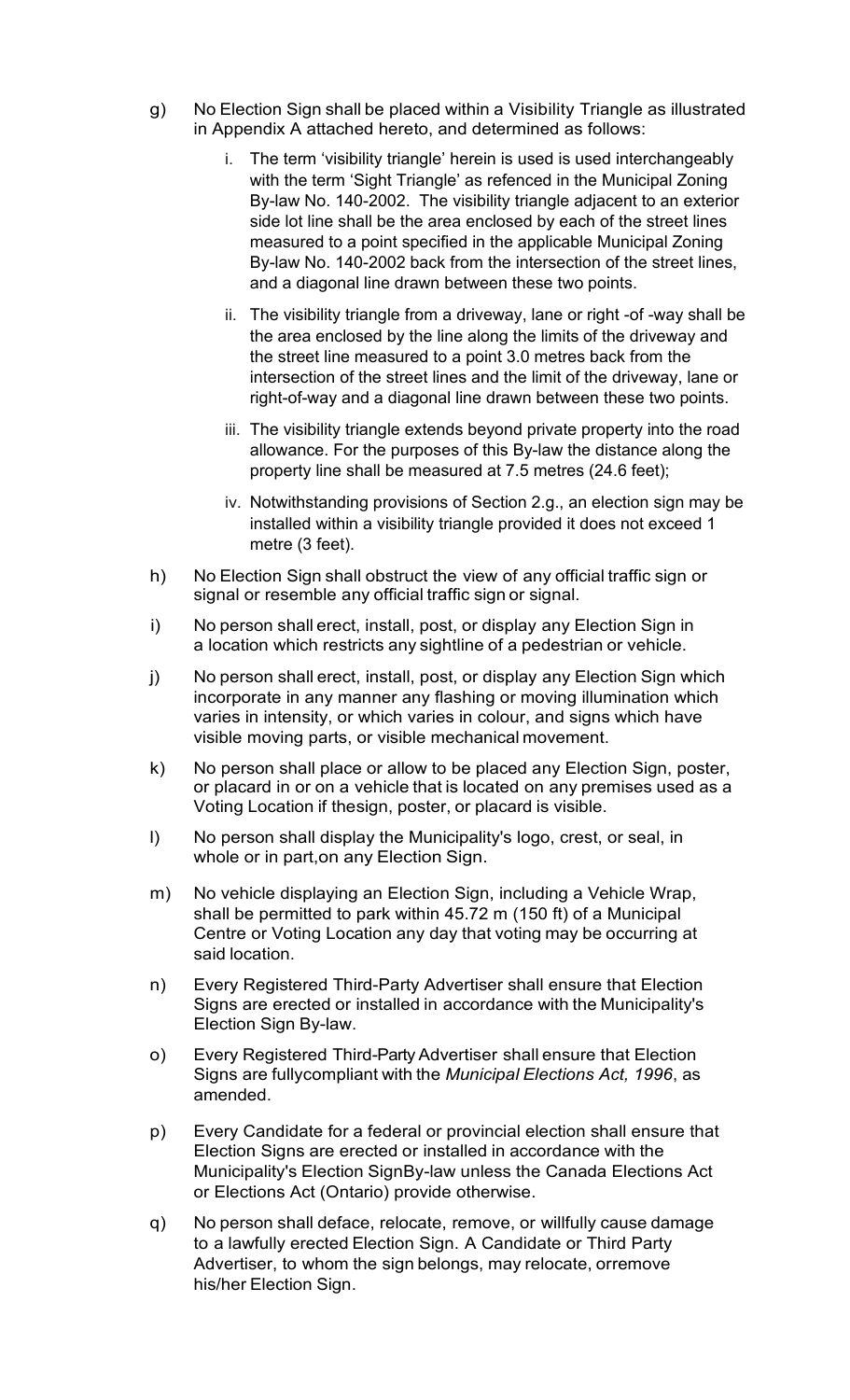## **3. Elections Signs on Private Property**

 Election signs may be erected on private property subject to the followingconditions:

- a) Election Signs shall be erected only with the consent of the respective property owner or tenant;
- b) Election Signs shall not restrict any sightline of a pedestrian or vehicle on a Public Highway.

## **4. Removal of Election Signs**

- a) Every Candidate shall ensure that all Election Signs are removed no later thanfour (4) days following the voting day of the election for which the sign was erected or installed.
- b) When a By-law Officer has reasonable and probable grounds to believe that an Election Sign has been placed, erected, or installed in contravention of the provisions of this By-law, the By-law Officer will consult with the Clerk. The Clerk may notify the Candidate advising of the non-compliance and requiring the necessary actions on behalf of the Candidate to ensure compliance with the provisions of this By-law or may cause the Election Sign to be immediately removed without notice, depending on circumstances. By-law Officers acting on behalf of the Municipality are delegated the authority to remove any Election Sign found to be non-compliant with this By-law.
- c) Notwithstanding the Regulations identified, if an Election Sign poses a safety hazard in the opinion of the Clerk and/or By-law Officer, the sign shall be immediately removed, and the Candidate advised accordingly.
- d) No Election Sign shall be returned to the Candidate on Voting Day.
- e) Signs on Municipal property will be removed without notice.
- compensation to the Candidate. f) The Municipality may destroy any Election Sign which has been removed and is not claimed and retrieved by the Candidate four (4) days following the voting day of the election for which the sign was erected or installed, without

## **5. Severability**

 If any court of competent jurisdiction finds that any of the provisions of this Bylaw are ultra vires the jurisdiction of the Municipality, or are invalid for any other reason, such provisions shall be deemed to be severable and shall not invalidate any other provision of this By-law, which shall remain in full force and effect.

## **6. Short Name**

This By-law may be cited as the "Election Sign By-law."

## **7. Scope**

This By-law shall apply to the entire geographical area of the Municipality.

#### **8. Amend/Repeal**

That any historic By-laws, being a by-law for the regulation, control and inspection of signs and other advertising devices for election purposes in the Municipality of Brighton, is hereby repealed in its entirety.

#### **9. Effective Date**

 This By-law shall come into force and take effect on the date of final passing thereof.

Read a first, second and third time and finally passes on this 21st of March, 2022.

 $\overline{a}$ 

\_\_\_\_\_\_\_\_\_\_\_\_\_\_\_\_\_\_\_\_\_\_\_\_\_\_ \_\_\_\_\_\_\_\_\_\_\_\_\_\_\_\_\_\_\_\_\_\_\_